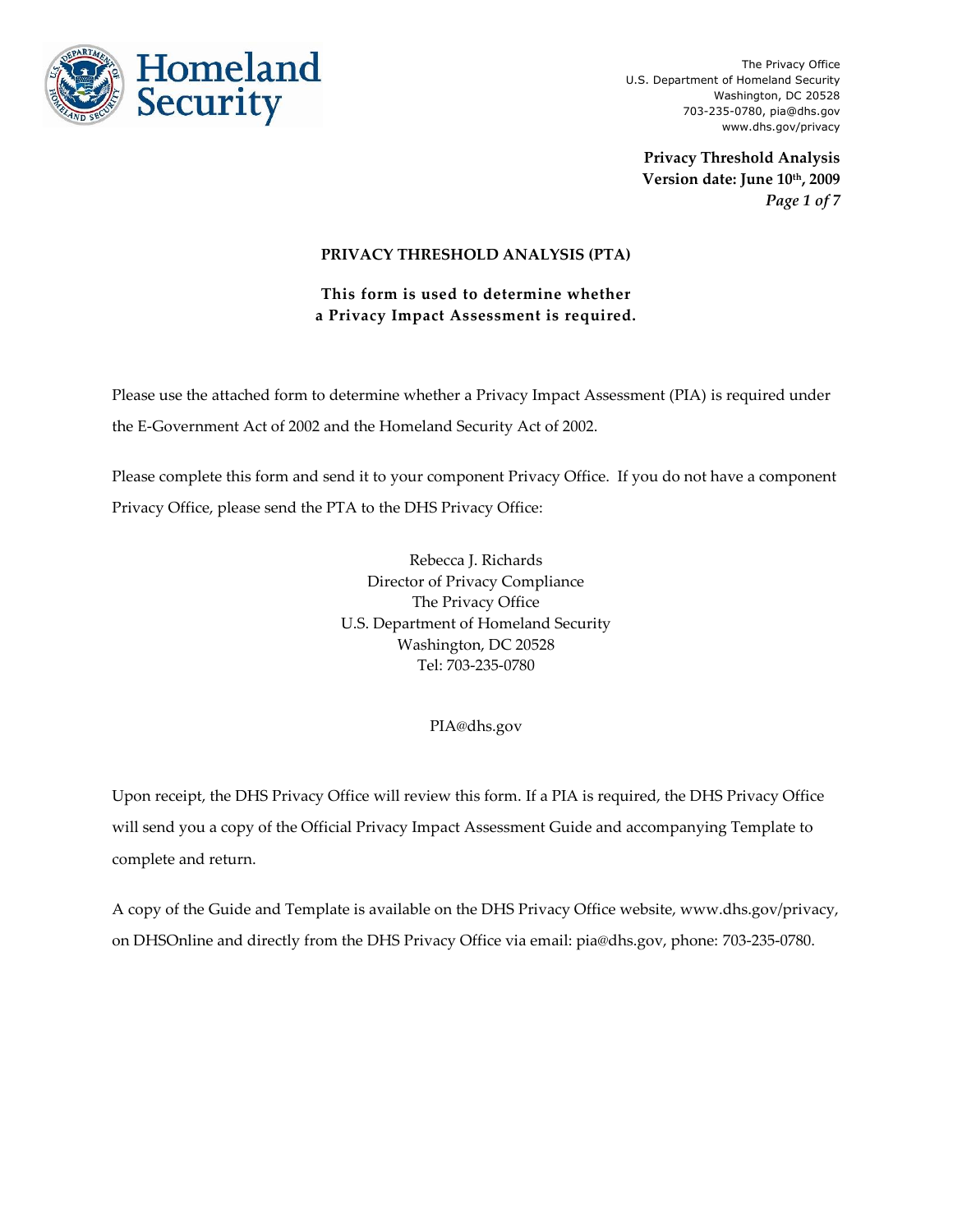

**Privacy Threshold Analysis Version date: June 10th, 2009** *Page 2 of 7*

#### **PRIVACY THRESHOLD ANALYSIS (PTA)**

Please complete this form and send it to the DHS Privacy Office. Upon receipt, the DHS Privacy Office will review this form and may request additional information.

#### **SUMMARY INFORMATION**

**DATE submitted for review: March 11, 2010**

**NAME of Project: Application for Regional Center under the Immigrant Investor Pilot Program, Form I-924, and Supplement**

**Name of Component: US Citizenship and Immigration Services**

**Name of Project Manager: Alexandra Haskell**

**Email for Project Manager: alexandra.haskell@dhs.gov**

**Phone number for Project Manager: (802)288-7851**

**TYPE of Project:**

 $\overline{a}$ 

 **Information Technology and/or System**

 **A Notice of Proposed Rule Making or a Final Rule.**

 **Other: The Form I-924 is being published to comply with the regulatory requirements in the proposed rule: U.S. Citizenship and Immigration Services Fee Schedule, RIN 1615-AB80.**

The E-Government Act of 2002 defines these terms by reference to the definition sections of Titles 40 and 44 of the United States Code. The following is a summary of those definitions:

<sup>•&</sup>quot;Information Technology" means any equipment or interconnected system or subsystem of equipment, used in the automatic acquisition, storage, manipulation, management, movement, control, display, switching, interchange, transmission, or reception of data or information. See 40 U.S.C. § 11101(6).

<sup>•&</sup>quot;Information System" means a discrete set of information resources organized for the collection, processing, maintenance, use, sharing, dissemination, or disposition of information. See: 44. U.S.C. § 3502(8).

Note, for purposes of this form, there is no distinction made between national security systems or technologies/systems managed by contractors. All technologies/systems should be initially reviewed for potential privacy impact.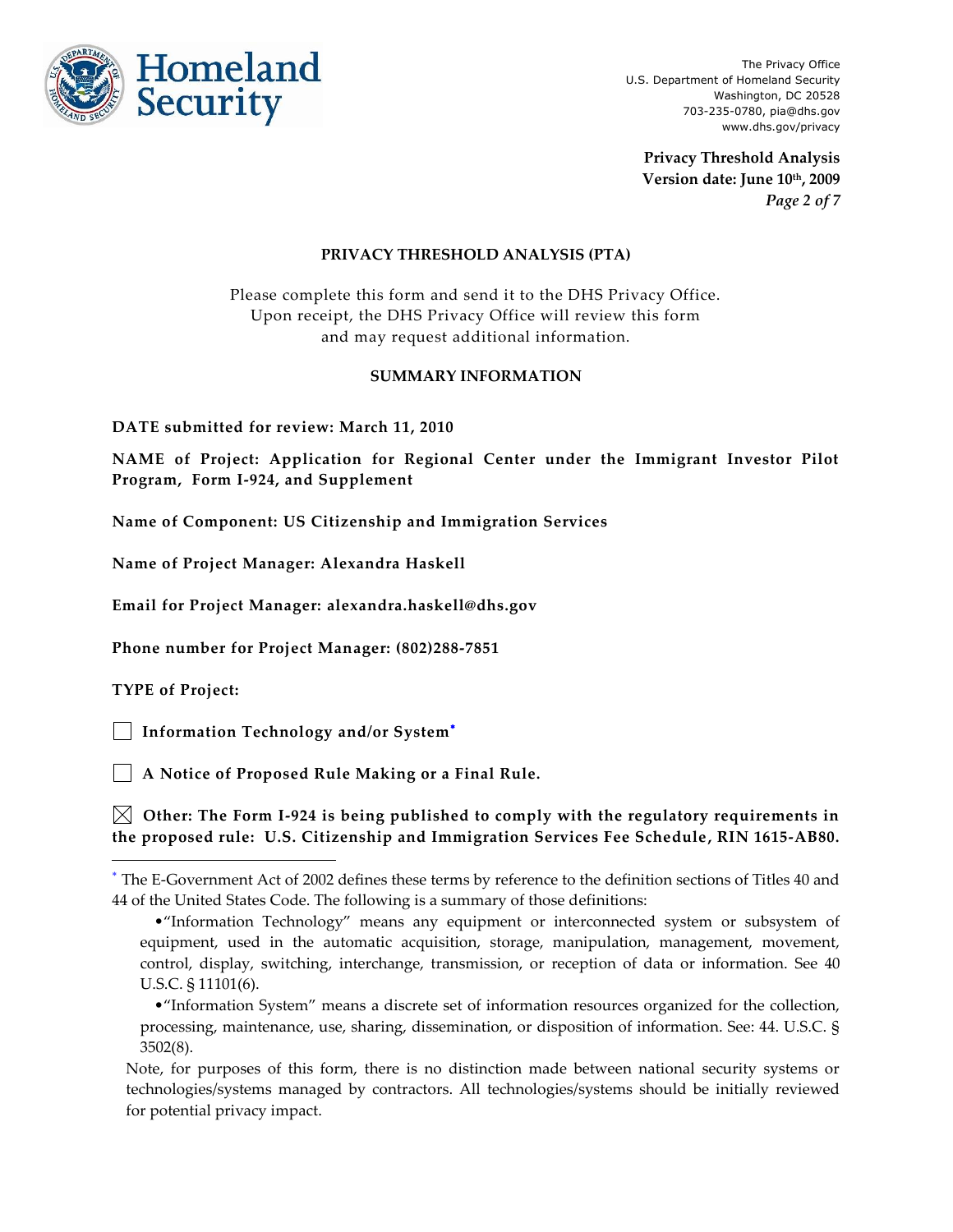

**Privacy Threshold Analysis Version date: June 10th, 2009** *Page 3 of 7*

#### **SPECIFIC QUESTIONS**

#### **1. Describe the project and its purpose:**

The new USCIS Form I-924, Application for Regional Center under the Immigrant Investor Pilot Program, will clarify an applicant's EB-5 designation; improve the quality of applications for Regional Center Designation/Approval in terms of demonstrating eligibility for the Pilot Program; alleviate content inconsistencies among applicants' submissions; and support a more efficient process for adjudication of Regional Center applications.

#### **2. Status of Project:**

This is a new development effort.

 $\boxtimes$  This is an existing project.

Date first developed: October 1, 1993

Date last updated: March 4, 2010

This information collection, though OMB-approved, (SEE OMB CONTROL NUMBER 1615-0061), has not involved the use of a standardized form. The proposed rule requires the public to file Form I-924, with fee, in order to request the regional center designation under Immigrant Investor Pilot Program.

## **3. Could the project relate in any way to an individual?<sup>1</sup>**

No. Please skip ahead to the next question.

 $\boxtimes$  Yes. Please provide a general description, below.

Individuals will File Form I-924 on behalf of regional center entities. The name, addresses, date of birth, social security number, telephone number and email address of an individual can be collect in order to facilitate this process.

## **4. Do you collect, process, or retain information on: (Please check all that apply)**

DHS Employees

l

Contractors working on behalf of DHS

<sup>&</sup>lt;sup>1</sup> Projects can relate to individuals in a number of ways. For example, a project may include a camera for the purpose of watching a physical location. Individuals may walk past the camera and images of those individuals may be recorded. Projects could also relate to individuals in more subtle ways. For example, a project that is focused on detecting radioactivity levels may be sensitive enough to detect whether an individual received chemotherapy.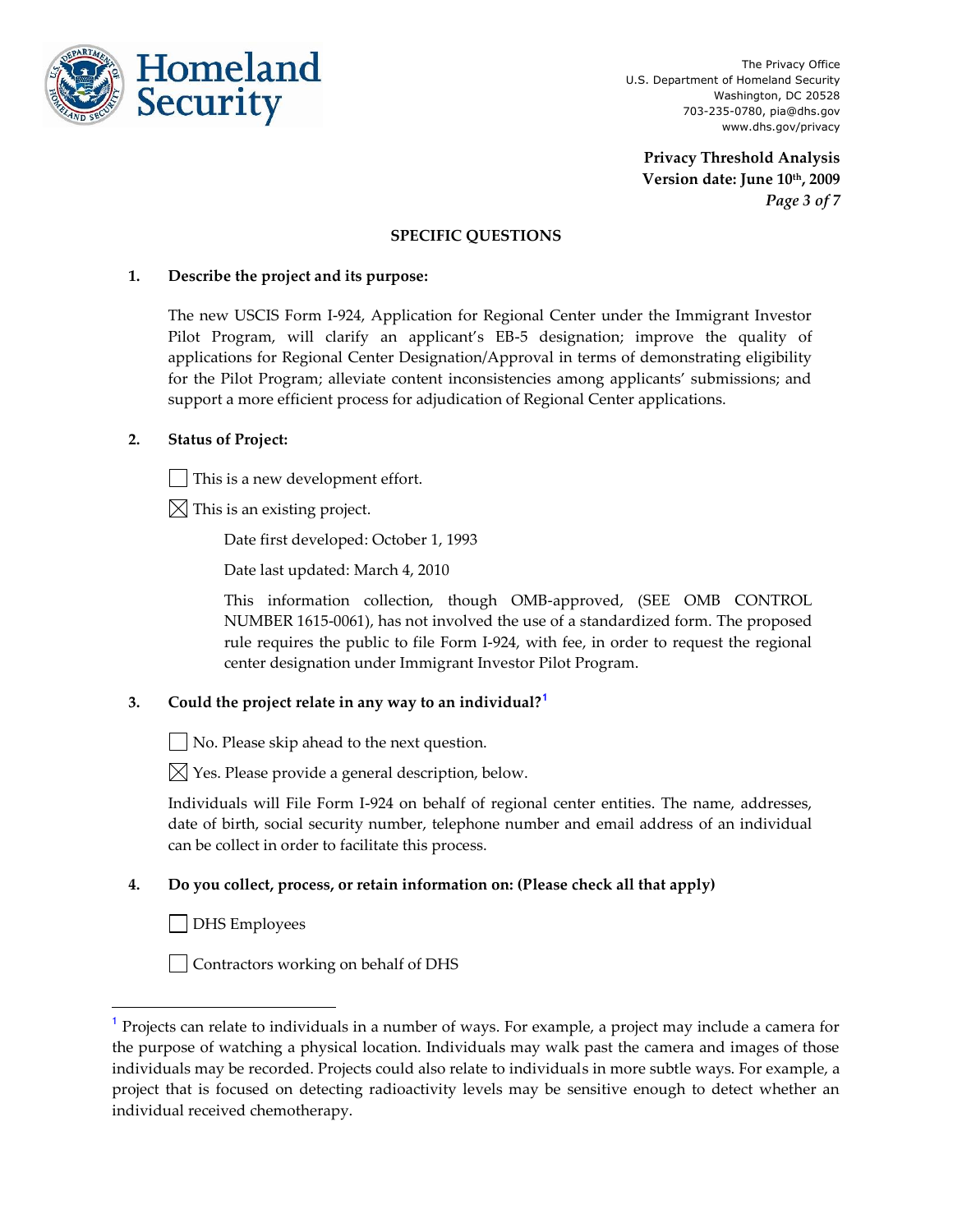

**Privacy Threshold Analysis Version date: June 10th, 2009** *Page 4 of 7*

 $\boxtimes$  The Public

The System does not contain any such information.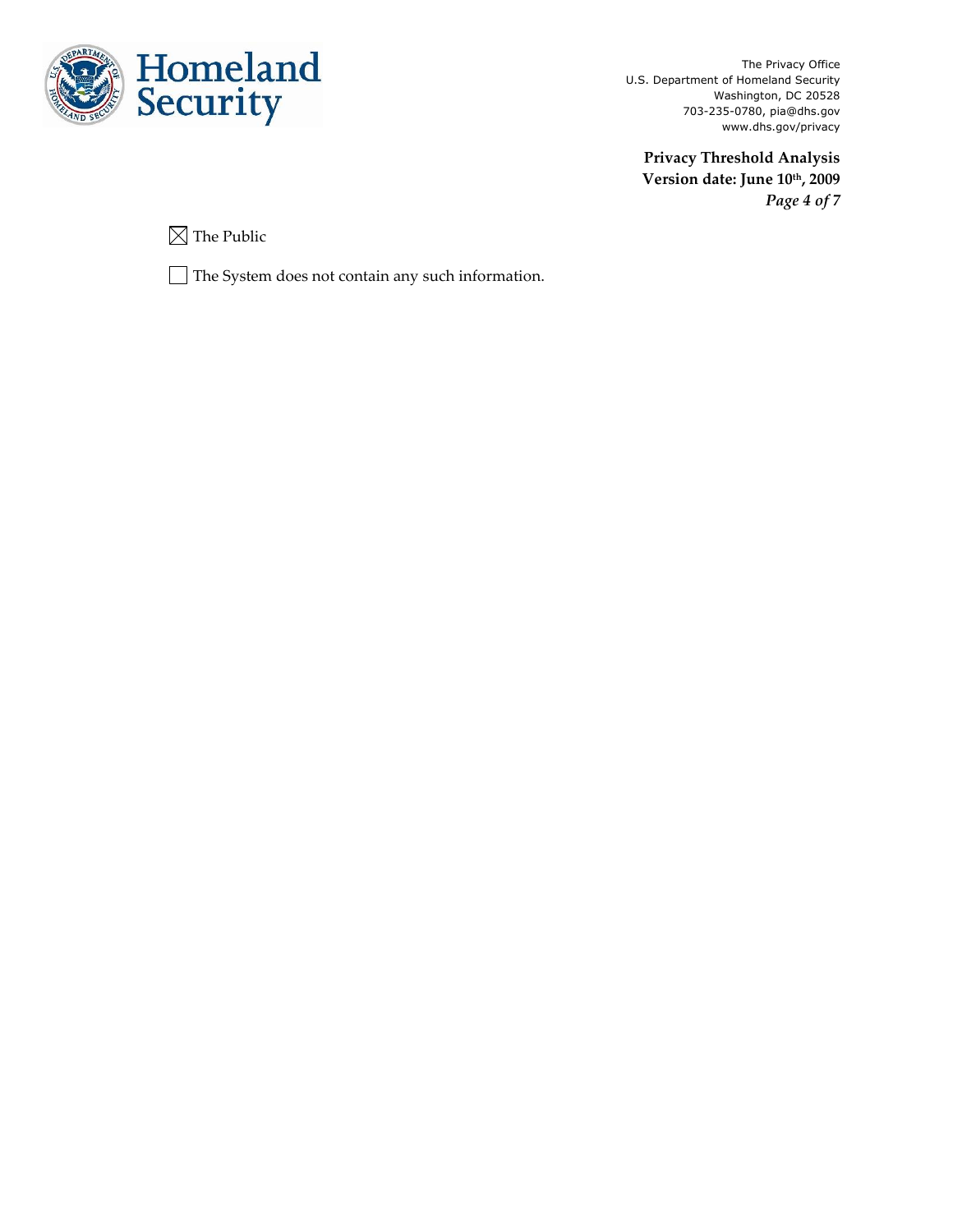

**Privacy Threshold Analysis Version date: June 10th, 2009** *Page 5 of 7*

**5. Do you use or collect Social Security Numbers (SSNs)? (This includes truncated SSNs)**

 $\vert$   $\vert$  No.

 $\boxtimes$  Yes. Why does the program collect SSNs? Provide the function of the SSN and the legal authority to do so:

## **6. What information about individuals could be collected, generated or retained?**

Name, addresses, date of birth, social security or tax identification number, telephone number and email address.

**7. If this project is a technology/system, does it relate solely to infrastructure? [For example, is the system a Local Area Network (LAN) or Wide Area Network (WAN)]?**

 $\boxtimes$  No. Please continue to the next question.

Yes. Is there a log kept of communication traffic?

No. Please continue to the next question.

Yes. What type of data is recorded in the log? (Please choose all that apply.)

Header

**Payload Please describe the data that is logged.** 

<Please list the data elements in the log.>

## **8. Can the system be accessed remotely?**

# $\boxtimes$  No.

 $\Box$  Yes. When remote access is allowed, is the access accomplished by a virtual private network (VPN)?

No.

Yes.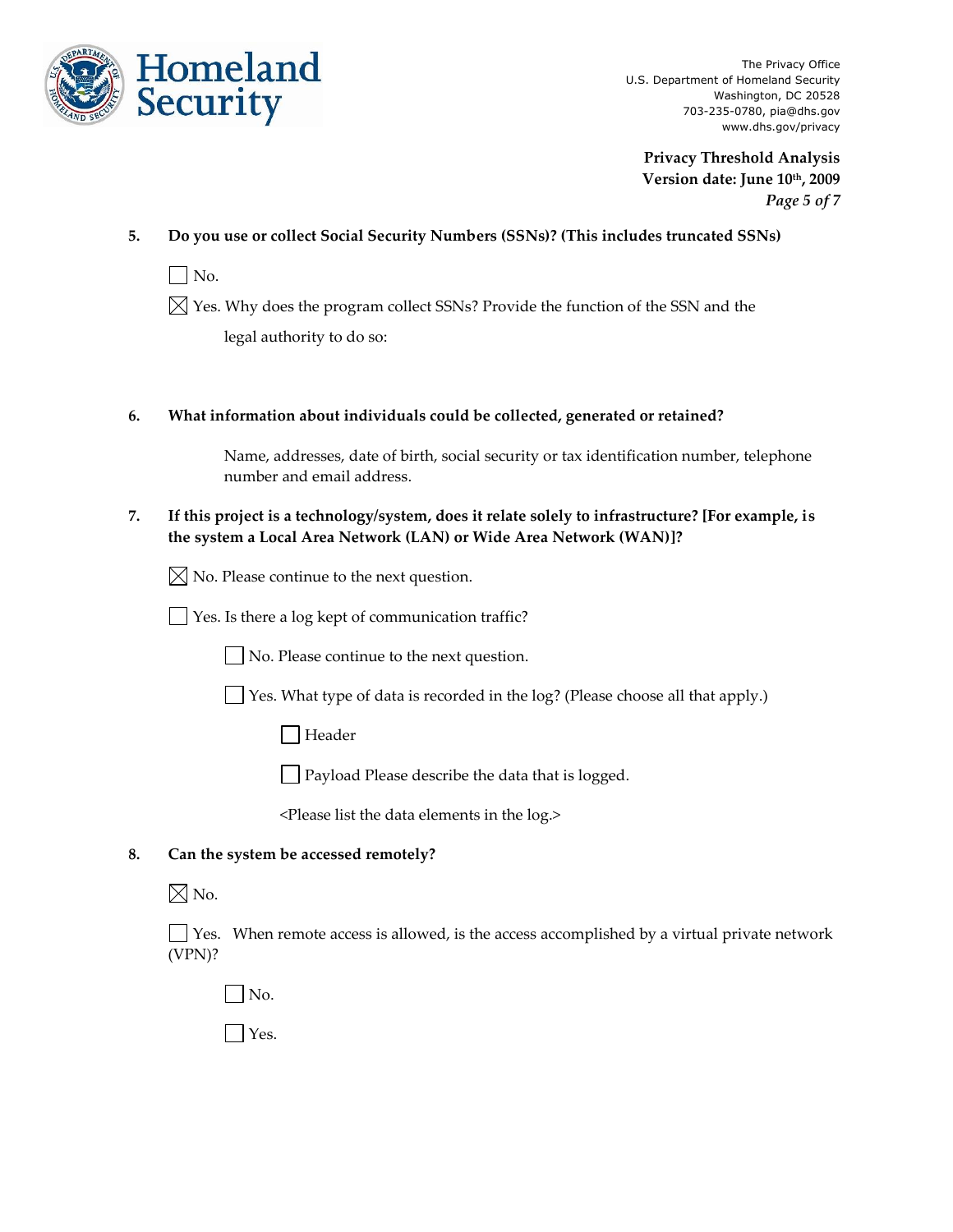

**Privacy Threshold Analysis Version date: June 10th, 2009** *Page 6 of 7*

**9. Is Personally Identifiable Information<sup>2</sup> physically transported outside of the LAN? (This can include mobile devices, flash drives, laptops, etc.)** 

 $\boxtimes$  No.

Yes.

**10. Does the system connect, receive, or share Personally Identifiable Information with any other DHS systems<sup>3</sup> ?**

 $\boxtimes$  No

| Yes. Please list: |
|-------------------|
|-------------------|

**11. Are there regular (ie. periodic, recurring, etc.) data extractions from the system?**

 $\times$  No.

l

Yes. Are these extractions included as part of the Certification and Accreditation<sup>4</sup>?

**Nes.** 

| ۰, |
|----|
|    |

# **12. Is there a Certification & Accreditation record within OCIO's FISMA tracking system?**

| $\boxtimes$ Unknown. |                                                                      |
|----------------------|----------------------------------------------------------------------|
| $\vert$ No.          |                                                                      |
|                      | │ Yes. Please indicate the determinations for each of the following: |
|                      | Confidentiality: $\Box$ Low $\Box$ Moderate $\Box$ High $\Box$       |
|                      |                                                                      |

| Confidentiality: | □ Low □ Moderate □ High □ Undefined                     |
|------------------|---------------------------------------------------------|
| Integrity:       | $\Box$ Low $\Box$ Moderate $\Box$ High $\Box$ Undefined |
| Availability:    | □ Low □ Moderate □ High □ Undefined                     |

 $2$  Personally Identifiable Information is information that can identify a person. This includes; name, address, phone number, social security number, as well as health information or a physical description.

<sup>&</sup>lt;sup>3</sup> PII may be shared, received, or connected to other DHS systems directly, automatically, or by manual processes. Often, these systems are listed as "interconnected systems" in TAFISMA.

<sup>4</sup> This could include the Standard Operation Procedures (SOP) or a Memorandum of Understanding (MOU)